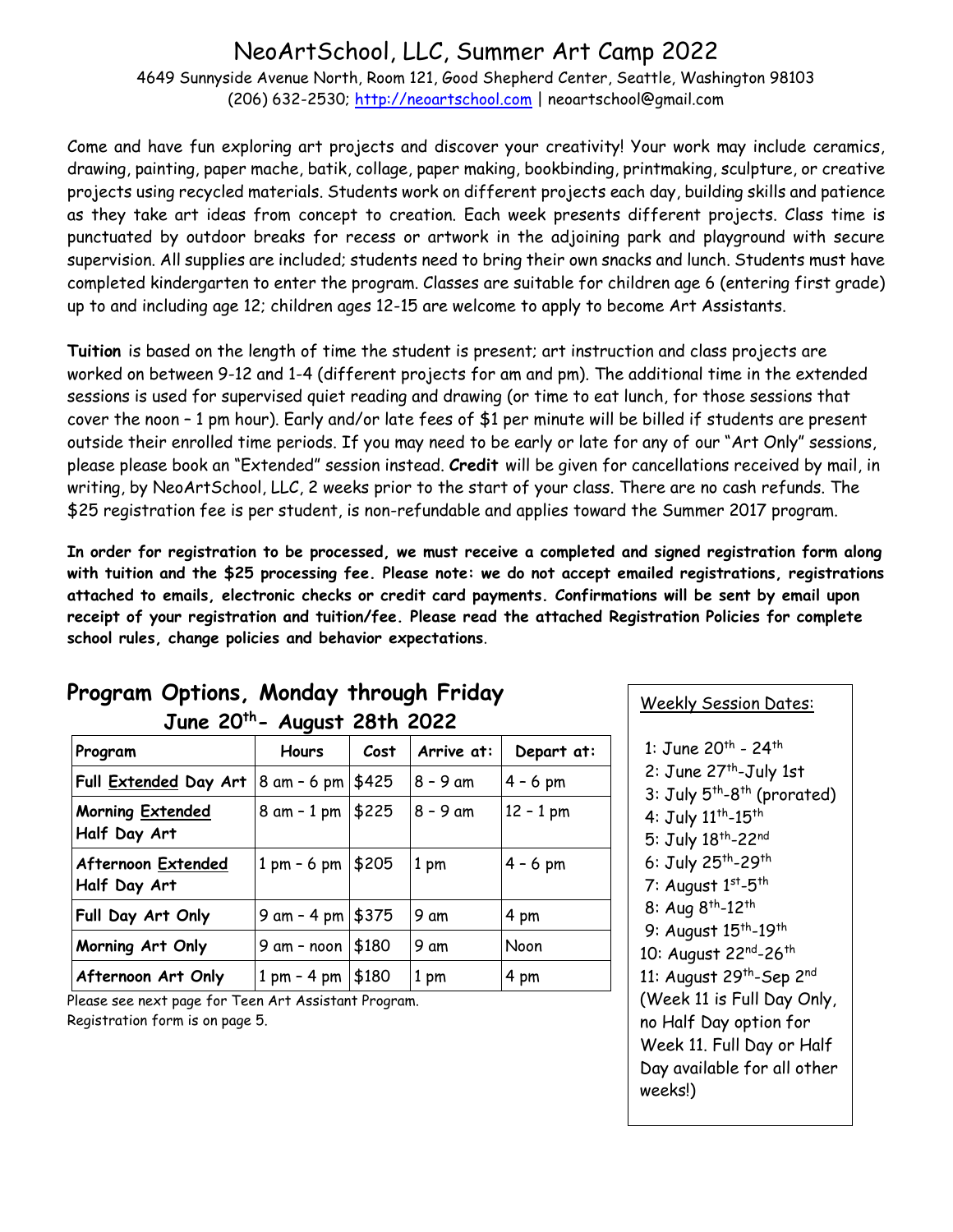NeoArtSchool, LLC, Summer Art Camp 2022 4649 Sunnyside Avenue North, Room 121, Good Shepherd Center, Seattle, Washington 98103 (206) 632-2530; [http://neoartschool.com](http://neoartschool.com/) | neoartschool@gmail.com

## **Art Assistant Program Ages 12-15**

If you are an older student who loves art and working with younger students, this program will help you to reach your goals! Mentor a younger student during class, helping them explore their creativity. Use your own projects to demonstrate techniques and approaches to problem-solving. Applicants need to include a brief explanation in writing of why they would like to be an art assistant with their registration. Priority is given to former Neo Art students; two assistants per week will be selected from applicants. Register early for optimal placement! May qualify for community service hours – check with your child's school! Art Assistants are a valuable part of the program and are expected to be on time and attend all days of their session.

Full Day Program (8:00 am – 5pm) \$300/week



Neo Art School was established in 1982 by Linda Demirel Barnes to encourage students to use art as a means of self-discovery, problem solving and enjoyment while seeking the intrinsic value of the art process and product. We became NeoArtSchool, LLC, in 2012 and are the oldest, locally owned children's art school in Seattle. Our award winning school artwork has been featured on television, in movies and in print. Our curriculum includes technique development and creative exploration combined with environmental awareness -- to recycle, reuse, rethink and recreate with more than just traditional art materials. Maintaining high quality artwork in hand with student comfort and safety has always been paramount to our success! Thank you for your support of art education. We welcome your input and appreciate your patronage! "Be smart, take part, do art."



Neo Art School thanks the readers of Seattle Metropolitan Magazine for awarding us "Best of the City." Thank you Seattle!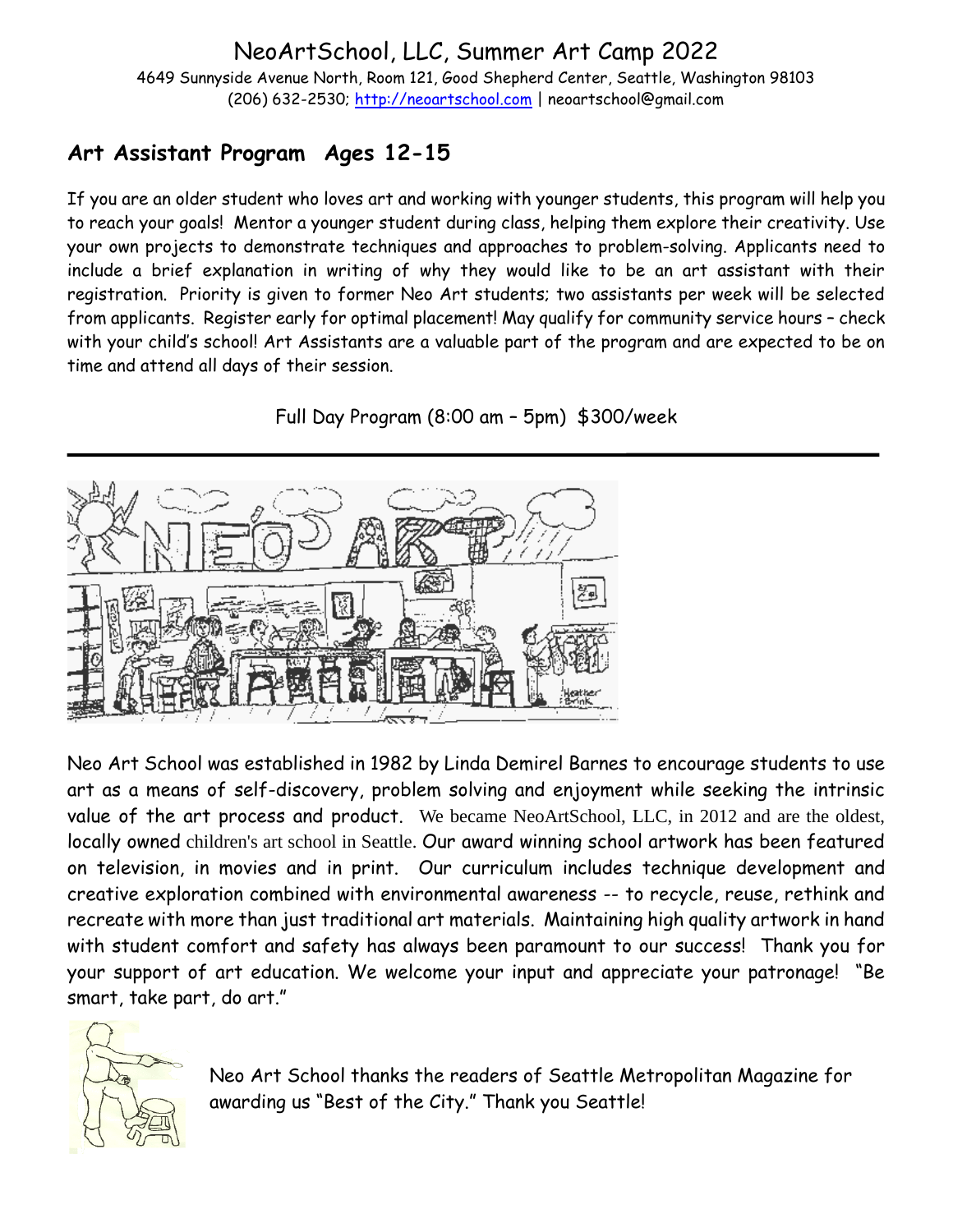#### NeoArtSchool, LLC, Summer Art Camp 2022 4649 Sunnyside Avenue North, Room 121, Good Shepherd Center, Seattle, Washington 98103 (206) 632-2530; [http://neoartschool.com](http://neoartschool.com/) | neoartschool@gmail.com

### Summer 2022 Registration Policies

**Tuition:** Only completed and signed registrations that are received with the \$25 processing fee and tuition will be processed to secure a spot. Your non-refundable registration fee covers the entire summer and is paid once. Please note: we do not accept emailed registrations, registrations attached to emails, electronic checks or credit card payments.

**Class Confirmations**: Confirmations will be sent by email upon receipt of your registration. If your requested class is full, we will contact you shortly after the receipt of your registration to consult with you on alternative plans. *Please complete and bring your confirmation letter on the first day of class for check-in. It contains information we need to serve your child*.

**Absences, Refunds & Credits**: The \$25 registration fee is per student, is non-refundable and applies only toward the Summer 2017 program. **Credit** will be given for cancellations received by US Mail, in writing, at NeoArtSchool, LLC, at least 2 weeks prior to the start of your class. There are no cash refunds. If your child is absent, we cannot prorate tuition or offer make up classes during the summer program. No refund or credit is given to students who are asked to leave the program due to behavioral problems. *We do not accept emailed cancellations.*

**Changes**: We charge a \$10 administrative fee per change request per child. Change requests must be received by US Mail, in writing, at least two weeks in advance, accompanied by the administrative fee, in order to be considered. We will make every effort to accommodate your request. If classes are full for the new week you request, we will call you to discuss alternatives. A credit for the tuition will be given if a suitable week cannot be found. *We do not accept email change requests*.

**Attendance**: Neo Art School prides itself on offering a structured program with a curriculum and lesson plans that include a schedule of instruction and work periods. These all work together to help students achieve creative productivity. We are not an open studio or a day care. If your child arrives late, leaves early or misses days, they will possibly miss out on finishing their project, or they may have trouble catching up to their peers. This can be distressing to most children. Please try to send your child to all the sessions they sign up for and minimize late arrivals and early departures. We appreciate it!

**Arrival/Departure Times**: When your child arrives too early or stays after their assigned time, they literally may be in the chair another child has reserved! It is vitally important that you bring your child no earlier than the start time of their program and pick them up promptly at their designated pick-up time. Students in the Full Day EXTENDED (8am-5pm) or Morning EXTENDED (8am-1pm) programs have the flexibility to arrive any time between 8-9am. Students in the Full Day EXTENDED (8am-5pm) or Afternoon EXTENDED (1-5pm) programs also have the flexibility to be picked up between 4-5pm. Other students arrive at 9am (Full Day Art and Morning Art Only) or 1pm (Afternoon Art Only and Afternoon EXTENDED) and depart at noon (Morning Art Only) or 4pm (Full Day Art or Afternoon Art Only). Early and late fees of \$1 per minute will be billed if students are present outside their enrolled time periods. If you may need to be early or late for an "Art Only" session, please book an "Extended" session. We are not responsible for children dropped off at Neo outside of actual registered time.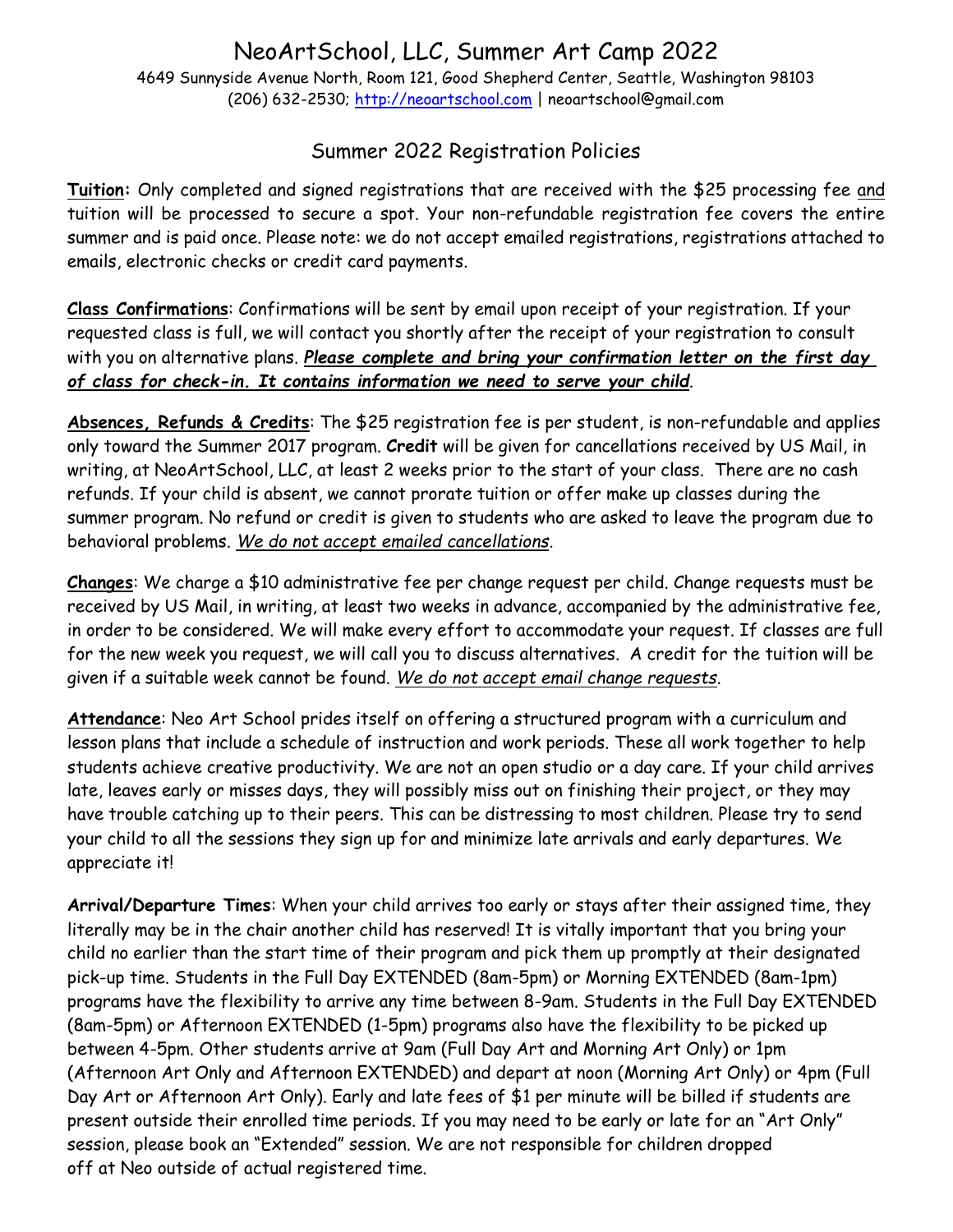## NeoArtSchool, LLC, Summer Art Camp 2022

4649 Sunnyside Avenue North, Room 121, Good Shepherd Center, Seattle, Washington 98103 (206) 632-2530; [http://neoartschool.com](http://neoartschool.com/) | neoartschool@gmail.com

**Sign-in/Sign-Out**: Please remember to sign your child in and out each day on the clipboard outside the classroom. If you drop off or pick up your child during an outdoor break, please advise one of the supervising teachers that your child is leaving or arriving in addition to signing in/out on the clipboard. This is for your child's security; we must insist on your cooperation!

**Lunch/Snacks**: Please pack a lunch and the appropriate number of snacks daily for your child. Because we eat outside in the park, *please use a nylon lunch bag*; paper or plastic bags will be scavenged by aggressive crows! A bathroom is available in the park; additionally, hand sanitizer is available at lunchtime. Please put your child's name on their lunch and make sure to pack liquids (no glass containers). Please limit the sugar content in your child's lunch, snacks and beverages; we appreciate creating a mellow and healthy environment. And, don't forget a water bottle!

**Dress Code**: Wear clothes that can get dirty – we are no longer using shared smocks. Children must wear shoes that fasten to their feet; sandals must have a heel strap. **NO FLIP FLOPS!** This is for the safety of your children on the climbing equipment in the park. Please put sunscreen on your child each day before camp; we go outside for lunch and breaks, weather permitting. Bring a jacket or raincoat in case it's chilly or moist outside.

**Behavior**: We have a seriously creative approach to art; please attend with a focused attitude. Behavior that disrupts the orderly operation of NeoArtSchool, LLC, interferes with a student's ability to participate in art instruction and/or constitutes bullying will not be tolerated, whether it is directed toward staff, other students or property. If your child cannot control their behavior, and/or needs constant attention to do so, we will contact you and require you to pick up your child immediately. There is **no refund or credit** for a child asked to leave the program for behavioral reasons. NeoArtSchool, LLC, strives to create a safe, welcoming environment for **all** students where teachers and students can direct their energies toward making art.

**NSF Checks**: A \$40 fee will be charged for any insufficient funds check. We regret to say that the \$40 charge will accrue for each time we submit or resubmit the check. Repayment must be in the form of a cashier's check, and include the original class fee amount plus the NSF fee(s).

**Tax ID: Our Tax ID is: 81 - 4603751.**